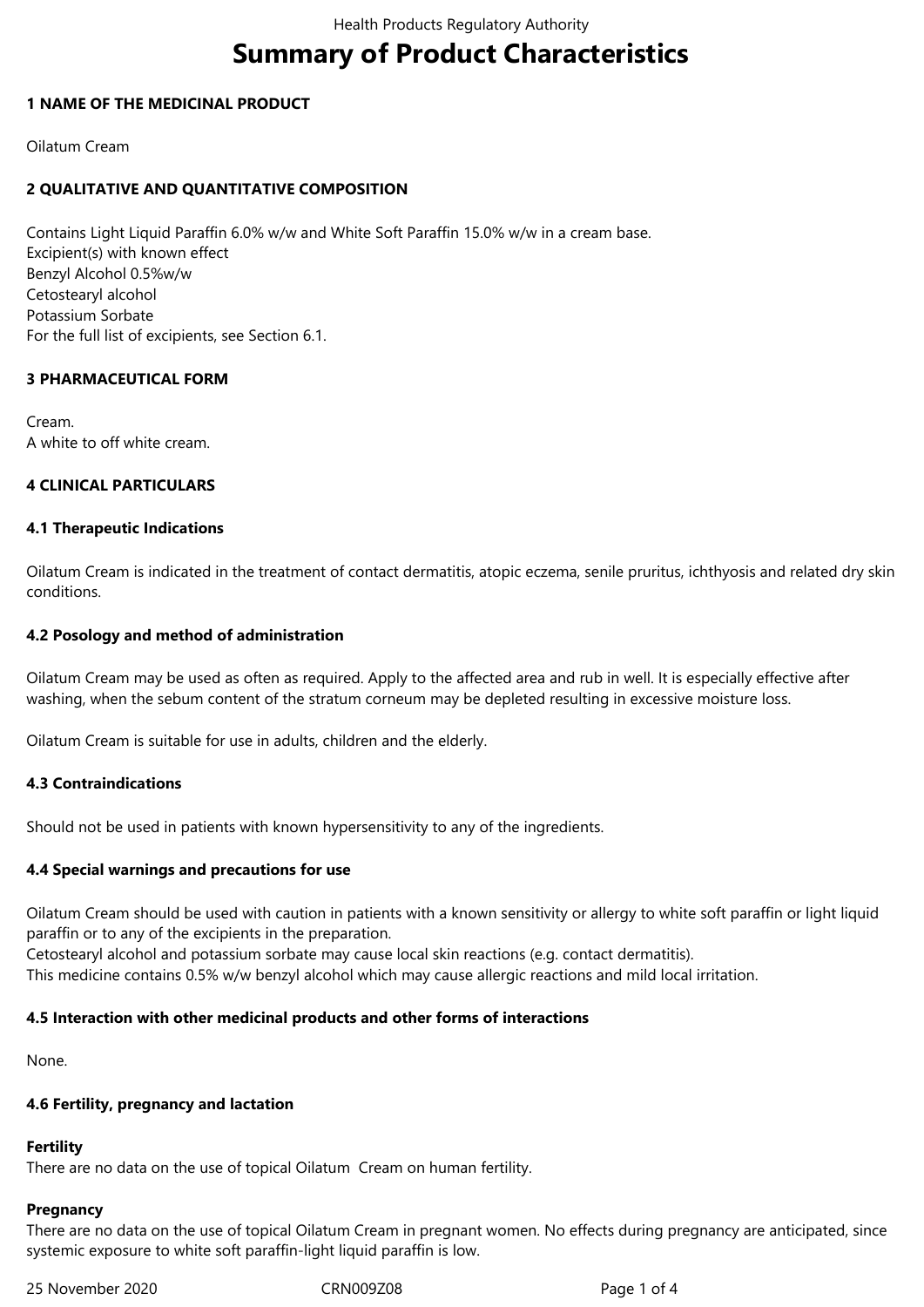It is not known if Oilatum Cream is excreted in human milk. Risk to the infant is likely to be low since systemic exposure is low. Patients should be advised to ensure that any residual product is fully washed off the breast prior to breastfeeding.

# **4.7 Effects on ability to drive and use machines**

None.

## **4.8 Undesirable effects**

May cause irritation in patients hypersensitive to any of the ingredients.

Adverse drug reactions (ADRs) are listed below by MedDRA system organ and by frequency. Frequencies are defined as: very common (≥1/10), common (≥1/100 and <1/10), uncommon (≥1/1,000 and <1/100), rare (≥1/10,000 and <1/1,000); very rare (<1/10,000) and not known (cannot be estimated from the available data).

## **Post-marketing data**

#### *Skin and subcutaneous tissue disorders*

Rare: Application site reactions including application site erythema, rash, pain, pruritus, skin burning sensation.

#### *Immune system disorders*

Rare: Application site hypersensitivity reactions including application site dermatitis.

#### Reporting of suspected adverse reactions

Reporting suspected adverse reactions after authorisation of the medicinal product is important. It allows continued monitoring of the benefit/risk balance of the medicinal product. Healthcare professionals are asked to report any suspected adverse reactions via HPRA Pharmacovigilance, Website: www.hpra.ie

## **4.9 Overdose**

#### **Symptoms and signs**

The product is intended for topical use only. Ingestion may cause gastrointestinal irritation with nausea, vomiting and diarrhoea. Excessive topical application should cause no untoward effects other than greasy skin.

#### **Treatment**

In case of accidental ingestion, management should be as clinically indicated or as recommended by the national poisons centre, where available.

## **5 PHARMACOLOGICAL PROPERTIES**

#### **5.1 Pharmacodynamic properties**

Light Liquid Paraffin and White Soft Paraffin exert an emollient effect by forming an occlusive film which reduces trans-epidermal water loss, thus helping to maintain normal skin humidity levels. Polyvinyl pyrrolidone enhances the strength and longevity of the occlusive film formed by the oil on the skin.

## **5.2 Pharmacokinetic properties**

Not applicable.

## **5.3 Preclinical safety data**

White Soft Paraffin and Light Liquid Paraffin have been used in pharmaceutical and cosmetic preparations for many years. The formulation contains excipients that are commonly used in such preparations. The safety of these substances is well established by common use over long periods in man.

25 November 2020 CRN009Z08 Page 2 of 4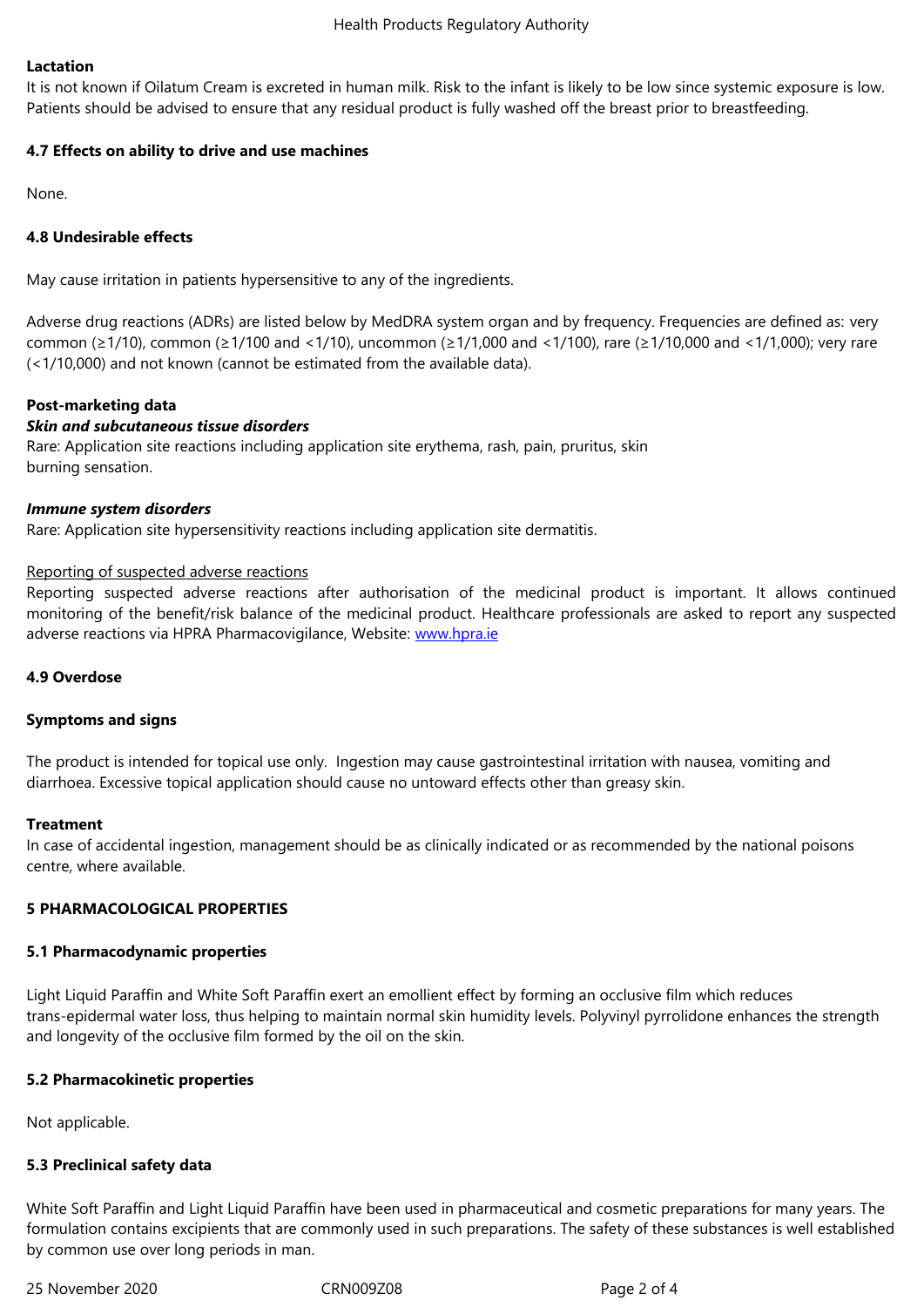#### **6 PHARMACEUTICAL PARTICULARS**

#### **6.1 List of excipients**

Macrogol 1000 Monostearate Cetostearyl alcohol Glycerol Potassium sorbate Benzyl alcohol Citric acid monohydrate Povidone Purified water

#### **6.2 Incompatibilities**

None.

## **6.3 Shelf life**

Three years.

#### **6.4 Special precautions for storage**

Store below 25°C.

# **6.5 Nature and contents of container**

Internally lacquered, membrane sealed aluminium tubes fitted with a polypropylene screw cap and packed into a carton. Pack sizes of 40g and 80g.

Internally lacquered, membrane sealed aluminium tube fitted with a polyethylene screw cap and packed into a carton. Pack sizes 30g and 50g.

Laminate tube with polypropylene cap packed into carton. Pack sizes 100g and 150g.

High density polyethylene tube. Pack sizes 25 g, 50 g and 150 g.

Not all pack sizes may be marketed.

## **6.6 Special precautions for disposal of a used medicinal product or waste materials derived from such medicinal product and other handling of the product**

None.

# **7 MARKETING AUTHORISATION HOLDER**

Clonmel Healthcare Ltd Waterford Road Clonmel, Co. Tipperary Ireland

## **8 MARKETING AUTHORISATION NUMBER**

PA0126/321/001

#### **9 DATE OF FIRST AUTHORISATION/RENEWAL OF THE AUTHORISATION**

Date of first authorisation: 7 March 2003.

25 November 2020 CRN009Z08 Page 3 of 4